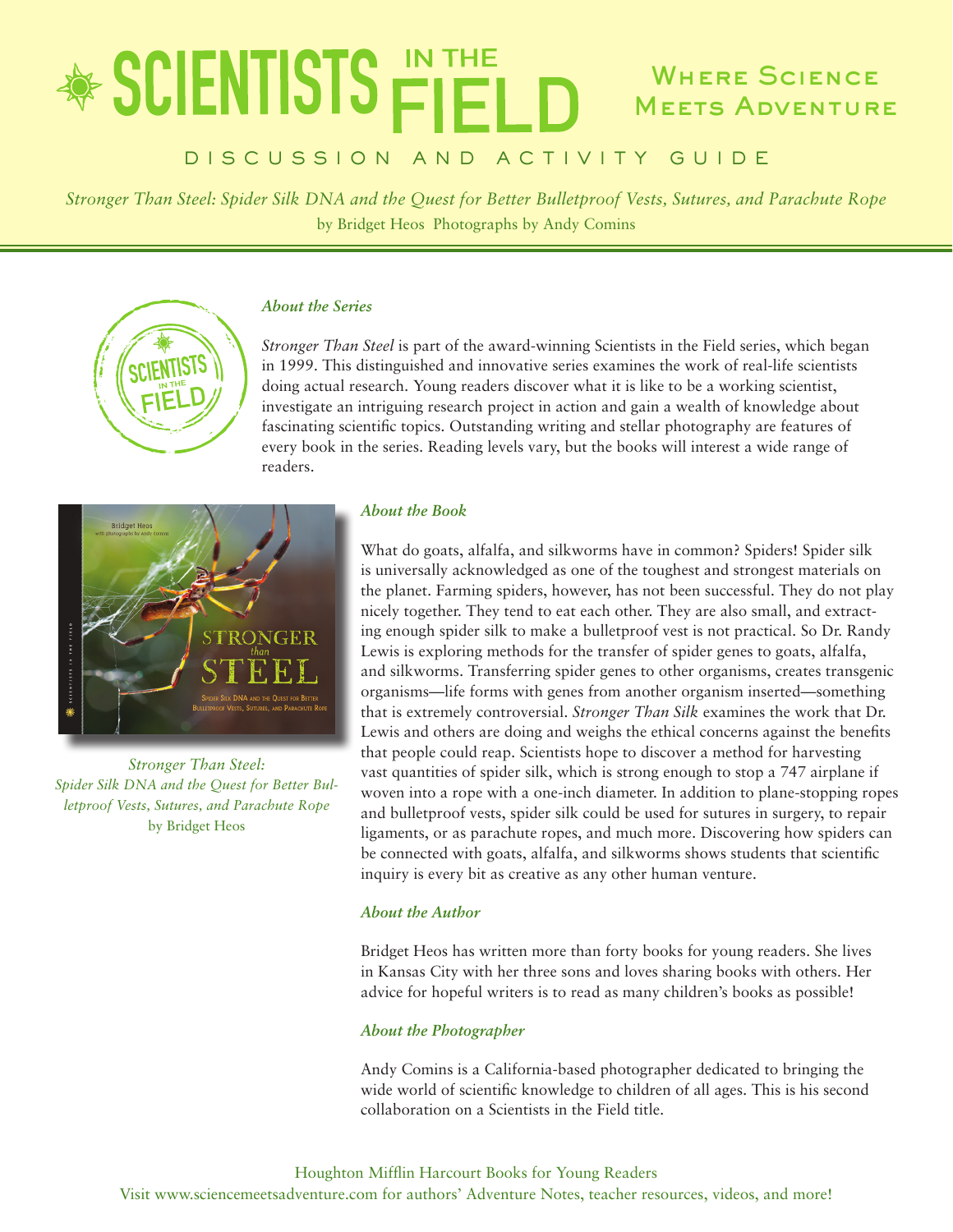## DISCUSSION AND ACTIVITY GUIDE Stronger Than Steel:

Spider Silk DNA and the Quest for Better Bulletproof Vests, Sutures, and Parachute Rope by Bridget Heos Photographs by Andy Comins

## *Pre-Reading Activity:*

Show a trailer from a Spider-Man movie (or a snippet from a DVD) that shows Peter Parker swinging from spider silk or stopping a plane with spider silk. Pass around a bit of an actual spider web (preferably NOT from an active outdoor web). Talk to the students about fiction and nonfiction. Ask students about whether the movie depiction of spider silk is realistic. Then read to the students the text from page 8 about the actual strength of spider silk. How can spider silk be so strong when we can pull a web apart with our hands?

Show pictures of jackalopes and other folkloric animals that combine various animals into one organism. Show pictures of donkeys and ligers and other genetic mash-ups. Ask students what would happen if we combined spiders with other types of animals, goats for example.

## *Discussion Questions:*

Currently transgenic goats may not be sold and may not be eaten. When researchers need to remove these goats, they must kill them and dispose of them. Does the law need to be changed as Dr. Lewis suggests, or does the law protect us from potential unknown effects from consuming transgenic organisms? Are transgenic organisms in general an ethical use of these life forms?

Dr. Lewis is exploring gene transfers from spiders into goats, alfalfa, and silkworms. Why these three organisms?

Spider silk is incredibly strong! This fact forms the basis of the Spider-Man cartoons and movies. Think about other animals or plants and their special traits. What new animal or plant will form the basis of our next movie or cartoon superhero?

## *Applying and Extending Our Knowledge:*

Spiders spin six or seven different types of silk that differ in how tough they are. We learn from the book that "toughness" is an actual measurement. How hard is it to fracture the material? Spider silk also needs to be elastic or, in other words, stretchy.

Find the toughness of a paper towel, a tissue, and toilet paper (use the same brand for all students). Using a small plastic bowl, marbles (same size and weight), and rubber bands large enough to hold the paper over the bowl, drop marbles onto the paper from two feet above. Did any of the paper rip? Repeat from different heights. What is the relative toughness of the papers tested? Repeat with different brands or heavier marbles, etc.

## **Common Core Connection**

**RST.6-8.3**. Follow precisely a multistep procedure when carrying out experiments, taking measurements, or performing technical tasks.

If the spider silk is too hard and tough, insects that fly into the web will just bounce off. Teachers can demonstrate this by dropping a marble into a metal colander and dropping a marble into a mesh net. If a web is not tough enough, the insects will just fly through. Design a web or a portion of a web using different color string to represent the different types of silk. Label the string so we know which is tougher and which is more elastic. Write a justification for your reasons for choosing the threads you did. Make sure to indicate which silk needs more toughness and which needs to stretch more. Explain why your web will catch insects and not be ripped from its tree or location. Design a spider egg sack. Use six different string colors to design a chart showing the different kinds of spider silk. Explain its function. Put in order from the toughest to the least tough.

#### **Common Core Connection**

**RST.6-8.3**. Follow precisely a multistep procedure when carrying out experiments, taking measurements, or performing technical tasks.

**RH.6-8.7**. Integrate visual information (e.g., in charts, graphs, photographs, videos, or maps) with other information in print and digital texts.

Watch Cheryl Hiyashi's fifteen minute TED talk about the magnificence of spider silk: www.ted.com/talks/cheryl\_ hayashi\_the\_magnificence\_of\_spider\_silk.html.